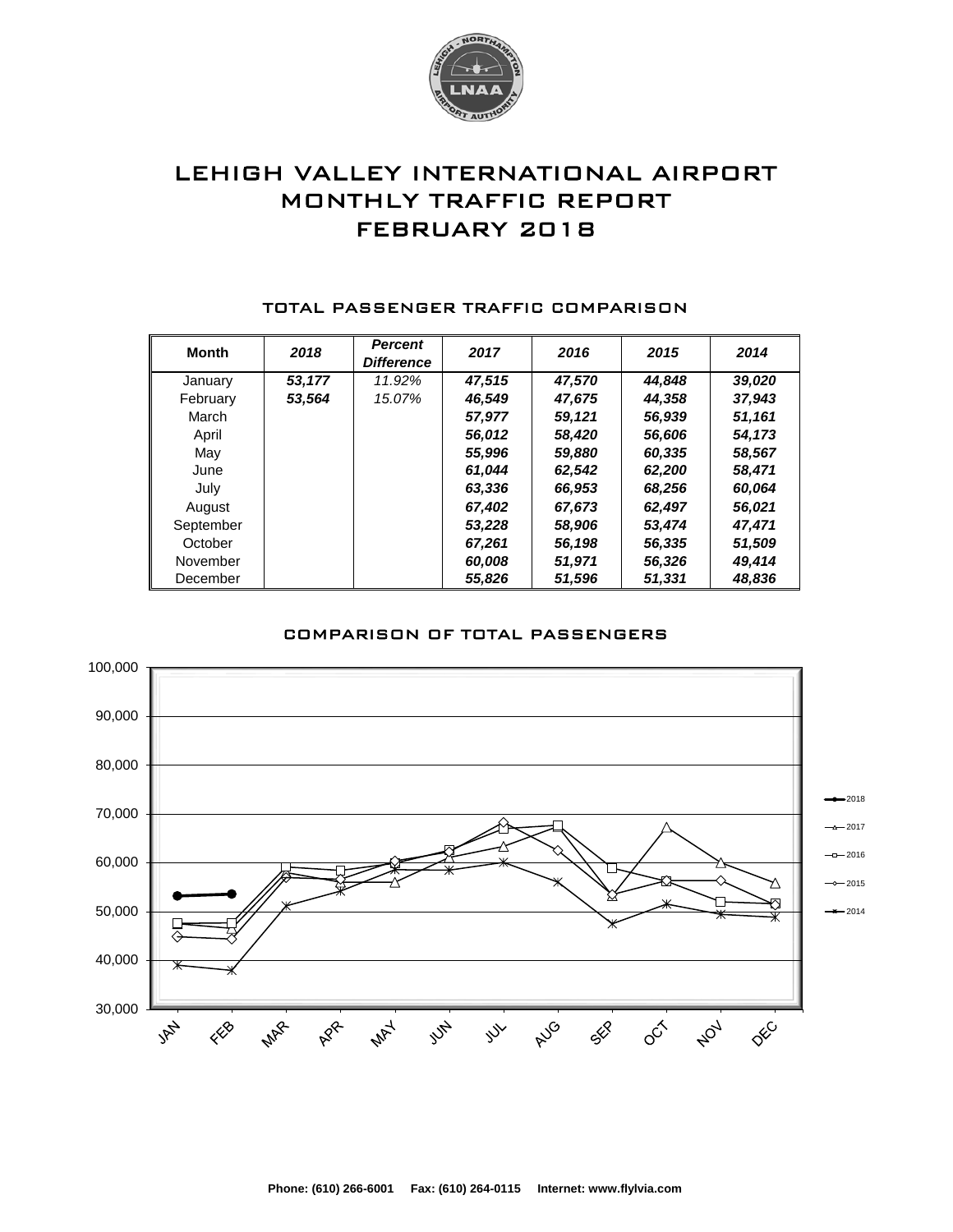## LEHIGH VALLEY INTERNATIONAL AIRPORT (ABE) MONTHLY TRAFFIC REPORT FEBRUARY 2018

|                                         |                         |            | <b>FEBRUARY</b> |                 |                   | YEAR-TO-DATE |            |                 |                   |  |  |
|-----------------------------------------|-------------------------|------------|-----------------|-----------------|-------------------|--------------|------------|-----------------|-------------------|--|--|
|                                         |                         |            |                 | <b>Increase</b> | Percent           |              |            | <b>Increase</b> | <b>Percent</b>    |  |  |
|                                         |                         | 2018       | 2017            | (Decrease)      | <b>Difference</b> | 2018         | 2017       | (Decrease)      | <b>Difference</b> |  |  |
| <b>MAJOR AIRLINES:</b><br>Passengers    |                         |            |                 |                 |                   |              |            |                 |                   |  |  |
|                                         | Enplaned                | 3.511      | 2,588           | 923             | 35.66%            | 6,033        | 4,661      | 1,372           | 29.44%            |  |  |
|                                         | Deplaned                | 3,117      | 2,237           | 880             | 39.34%            | 5,219        | 3,990      | 1,229           | 30.80%            |  |  |
|                                         | Sub-total               | 6,628      | 4,825           | 1.803           | 37.37%            | 11,252       | 8,651      | 2,601           | 30.07%            |  |  |
| <b>REGIONAL AIRLINES:</b><br>Passengers |                         |            |                 |                 |                   |              |            |                 |                   |  |  |
|                                         | Enplaned                | 24,020     | 21,021          | 2,999           | 14.27%            | 48,481       | 43,191     | 5,290           | 12.25%            |  |  |
|                                         | Deplaned                | 22,916     | 20,703          | 2,213           | 10.69%            | 47,008       | 42,222     | 4,786           | 11.34%            |  |  |
|                                         | Sub-total               | 46.936     | 41,724          | 5,212           | 12.49%            | 95,489       | 85,413     | 10,076          | 11.80%            |  |  |
|                                         | <b>TOTAL PASSENGERS</b> | 53,564     | 46,549          | 7,015           | 15.07%            | 106,741      | 94,064     | 12,677          | 13.48%            |  |  |
|                                         |                         |            |                 |                 |                   |              |            |                 |                   |  |  |
| CARGO:                                  | Enplaned                | 7,434,963  | 8,564,541       | (1, 129, 578)   | $-13.19%$         | 15,692,911   | 17,950,590 | (2,257,679)     | $-12.58%$         |  |  |
|                                         | Deplaned                | 6,494,926  | 8,559,336       | (2,064,410)     | $-24.12%$         | 14,959,455   | 17,999,218 | (3,039,763)     | $-16.89%$         |  |  |
|                                         | <b>TOTAL CARGO</b>      | 13,929,889 | 17,123,877      | (3, 193, 988)   | $-18.65%$         | 30,652,366   | 35,949,808 | (5,297,442)     | $-14.74%$         |  |  |
| <b>CUSTOMS:</b>                         | Entries                 | 10         | 11              | (1)             | $-9.09%$          | 28           | 21         |                 | 33.33%            |  |  |

### MONTHLY AIRCRAFT ACTIVITY

The FEDERAL AVIATION ADMINISTRATION AIR TRAFFIC CONTROL TOWER at LVIA recorded the following aircraft take-offs and landings for the month:

L,

|                          | <b>FEBRUARY</b> |       |                               |                                     |  | YEAR-TO-DATE |        |                               |                              |  |  |
|--------------------------|-----------------|-------|-------------------------------|-------------------------------------|--|--------------|--------|-------------------------------|------------------------------|--|--|
|                          | 2018            | 2017  | <b>Increase</b><br>(Decrease) | <b>Percent</b><br><b>Difference</b> |  | 2018         | 2017   | <b>Increase</b><br>(Decrease) | Percent<br><b>Difference</b> |  |  |
| <b>Major Airlines</b>    | 726             | 745   | (19)                          | $-2.55\%$                           |  | 1,534        | 1,510  | 24                            | 1.59%                        |  |  |
| <b>Regional Airlines</b> | 628             | 703   | (75)                          | $-10.67\%$                          |  | 1,338        | 1,430  | (92)                          | $-6.43\%$                    |  |  |
| <b>General Aviation</b>  | .596            | 2,037 | (441)                         | $-21.65%$                           |  | 3,228        | 3,581  | (353)                         | $-9.86\%$                    |  |  |
| Military                 | 36              | 53    | (17)                          | $-32.08%$                           |  | 111          | 82     | 29                            | 35.37%                       |  |  |
| <b>Total Itinerant</b>   | 2,986           | 3,538 | (552)                         | $-15.60\%$                          |  | 6,211        | 6,603  | (392)                         | $-5.94\%$                    |  |  |
| <b>Total Local</b>       | 1,750           | 2,920 | (1, 170)                      | $-40.07\%$                          |  | 3,810        | 4,918  | (1, 108)                      | $-22.53\%$                   |  |  |
| <b>TOTAL OPERATIONS</b>  | 4,736           | 6,458 | (1, 722)                      | $-26.66\%$                          |  | 10,021       | 11,521 | (1,500)                       | $-13.02%$                    |  |  |